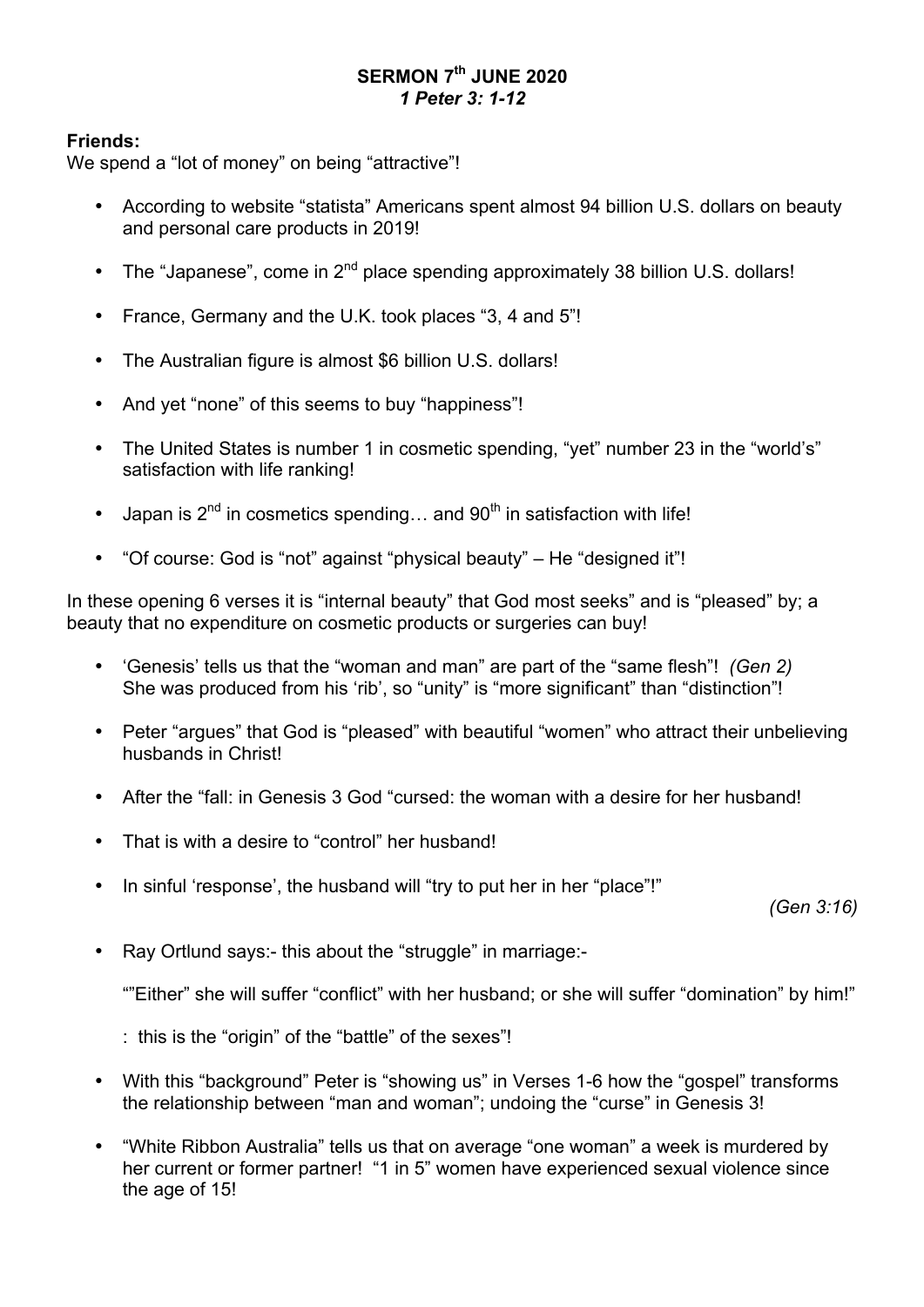- We certainly "need" to hear what our "loving God" has to "say" about a good and nurturing marriage.
- Many 'women' try to control men with physical beauty, others with words: nagging, criticizing and complaining!
- "Either" way the "curse" proves true: women seek to "control" men in general, and their husbands in particular!
- Peter is "saying" that for "believers", marriage is to stop being a continuous "battlefield" and "instead" become a place for "growth and Christian mission"!
- Christian 'women' married to unbelieving 'husbands' should seek to attract them to Christ with the imperishable beauty of "submission" **(V1)**! Of course "submission" has a "bad rap" in today's world! When society hears the word "submission" they "raise up their hands" with the belief that submission to a man is "demeaning"!
- "Submission" in marriage is "NOT" reticence, servanthood inferior, docile, degrading and "not" a sign of weakness!
- 'Submission' in marriage is a spirit of "respect" a wife has toward her husband!
- It is an "attitude" intended to help "her" and her "husband" to live a more contentful, peaceful "life together"!
- Problems and disagreements between a husband and wife in marriage are "inevitable"!
- But when a woman shows this respect for her man, it is much more likely the problems will be resolved harmoniously, without "quarreling, bitterness and resentment"!
- That is not to say this will happen "because" the man dominates and gets his way all the time!
- Some people look "down" on submission as if it were something demeaning, degrading or humiliating. In a Biblical sense that is "not" what submission in marriage is all about!
- For a wife practicing submission to her husband it does not mean she should be a "silent YES" person or "doormat"!
- "nor" does it mean she should have "no opinions" of her own! The wife is "supportive" of her husband because she "chooses" to!
- the "husband" can relax with his wife because he knows that when he fails, she will be working "with" him to help him put it right!
- A wife who practices submission is a wife with "strength of character"!
- She will often have different opinions to her husband!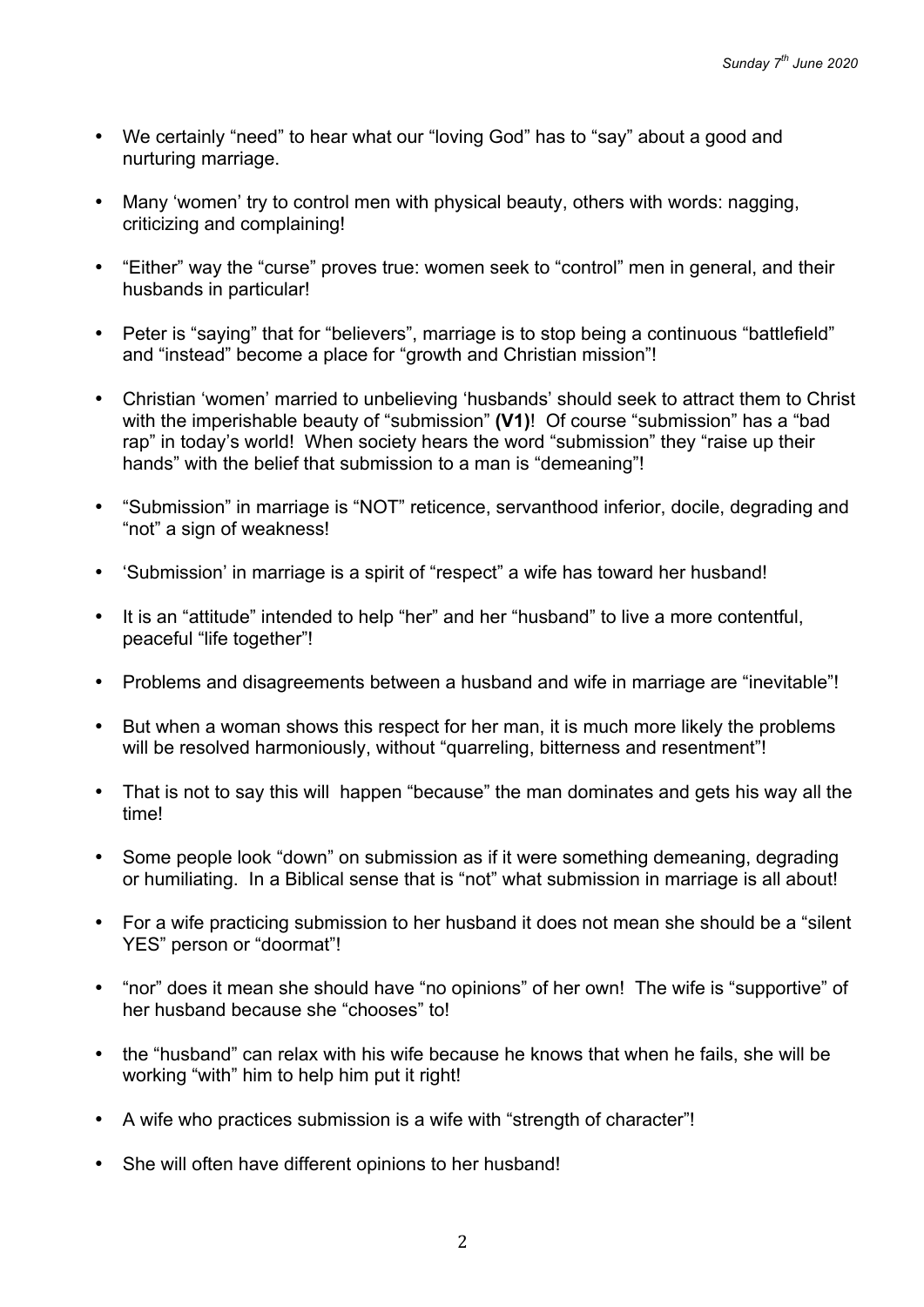- But she can express her views and ideas without disrespectful "confrontation"!
- In fact, it's wrong if she doesn't express her opinion!
- God "ordained" the wife to be her husband's "helper", not his doormat!

*(Gen. 2:18)*

#### **Friends:**

Our main problem with authority is that we don't like "anyone" telling us what to do!

- "But" since our God is "good and wise" the "command" to "submit" to Him and to ruling governments and "now" in "marriage" is "also" "good and wise"!
- On a 'serious' note, we don't live in a perfect world, and "abusive authority exists"!
- If you are a "woman" in an abusive relationship, "get help "immediately"!"
- Go to the appropriate authorities if you husband is part of a local church, seek help from your pastor!
- "This situation" is not what Peter is speaking about in Verses 1-6. Peter is talking about a non-abusive marriage: and the deeply "unfashionable" command to "submit"!

#### **Friends:**

Authority and submission are "good" "because" they are rooted in the Trinity!

• There is ONLY one God and He exists in 3 persons! Each Person is equally God, yet the son "submits" to the Father!

*(1 Cor.11:3)*

And the Spirit submits to the Father and the Son.

*(Jh. 15:26)*

- "Authority and submission" are good, also, because they are rooted in "creation"! *(Gen 2: 18-15)*
- The man and the woman are "equally" God's image *(Gen 1: 26-27)*, but they have different roles in governing God's creation!
- "Life God", the man and the woman share "equally" in essence but have different roles of authority and submission!
- Peter does "not" call "all" women to submit to "all men"!
- The "goal" of the wife's "submission" is, according to Verse 1, to "win over" their non-Christian husbands "without words' when Verse 2 they "see: the purity and reverence of their wives' lives!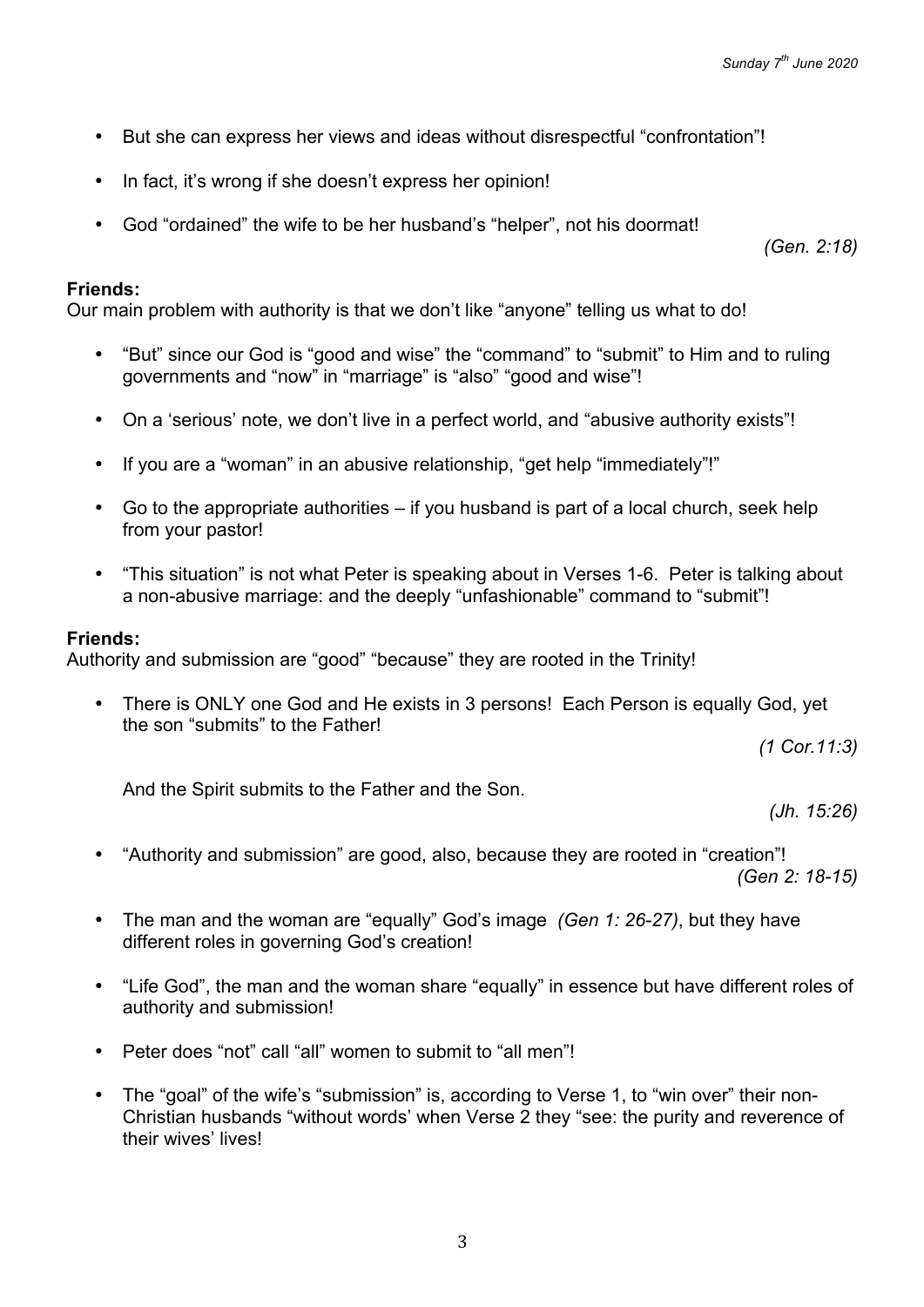- Peter goes on in Verses 3 & 4 to tell us about a "beauty" that "never fades"! Peter does "not say" that "adorning" yourself in this way or any other way is sinful!
- His 'point' is that this should "not" be the "adorning" women (and in our society "men" as well!) "pursue most" and that external beautification does "not last"!
- In '2010' a Mozo lifestyle habits study indicated that Australian "men" fork out \$125 monthly on their looks, not too far behind the "women" at \$167 per month!
- "Don't" put all your "hope" in attracting a husband or wife in the first place, or throughout your marriage, through "physical beauty"!
- I tell those I "marry" particularly the "young ones", in 20, 30, 40 years, your "bodies" will start to "droop and drop"; will you still "love each other?"
- Peter summarizes what inner beauty is: *"a gentle and quiet spirit" (V4)*
	- Gentle means humble!
	- It's not harsh!
- Sometimes "gentle" is translated as "meek" and is used of "Jesus", who brought His Kingdom on the earth 'without 'harshness or military force!

*(Matt. 11:29)*

- A "quiet spirit" has the sense of a quietness of "peace", as opposed to the loudness of war!
- It 'means' being a "calming" presence, particularly when things 'are' or 'could' become "warlike" – to calmly pursue "peace" while others create "war"!
- "Notice" that to be "gentle and quiet" is "not" incompatible with being extroverted, talkative, humorous, enthusiastic and so on!
- And "notice" too the qualities of 'gentleness' and 'quietness' shows strength of character "not" weakness!
- "Meekness or gentleness" is one of the principal fruits of the spirit!

*(Galatians 5:23)*

• The "role" of the "wife" gives her an 'opportunity' to display Christian "love and humility" in a distinctive "way"; but Peter makes it "clear" that Christian "men and women" are "alike" called to "reflect" toward "others" the "meekness" they find in "following" Jesus Christ!

### **Friends:**

Christian "wives" have an important "part" in the church's witness!

• That witness may not be easy, as their husbands have resisted the claim of the gospel!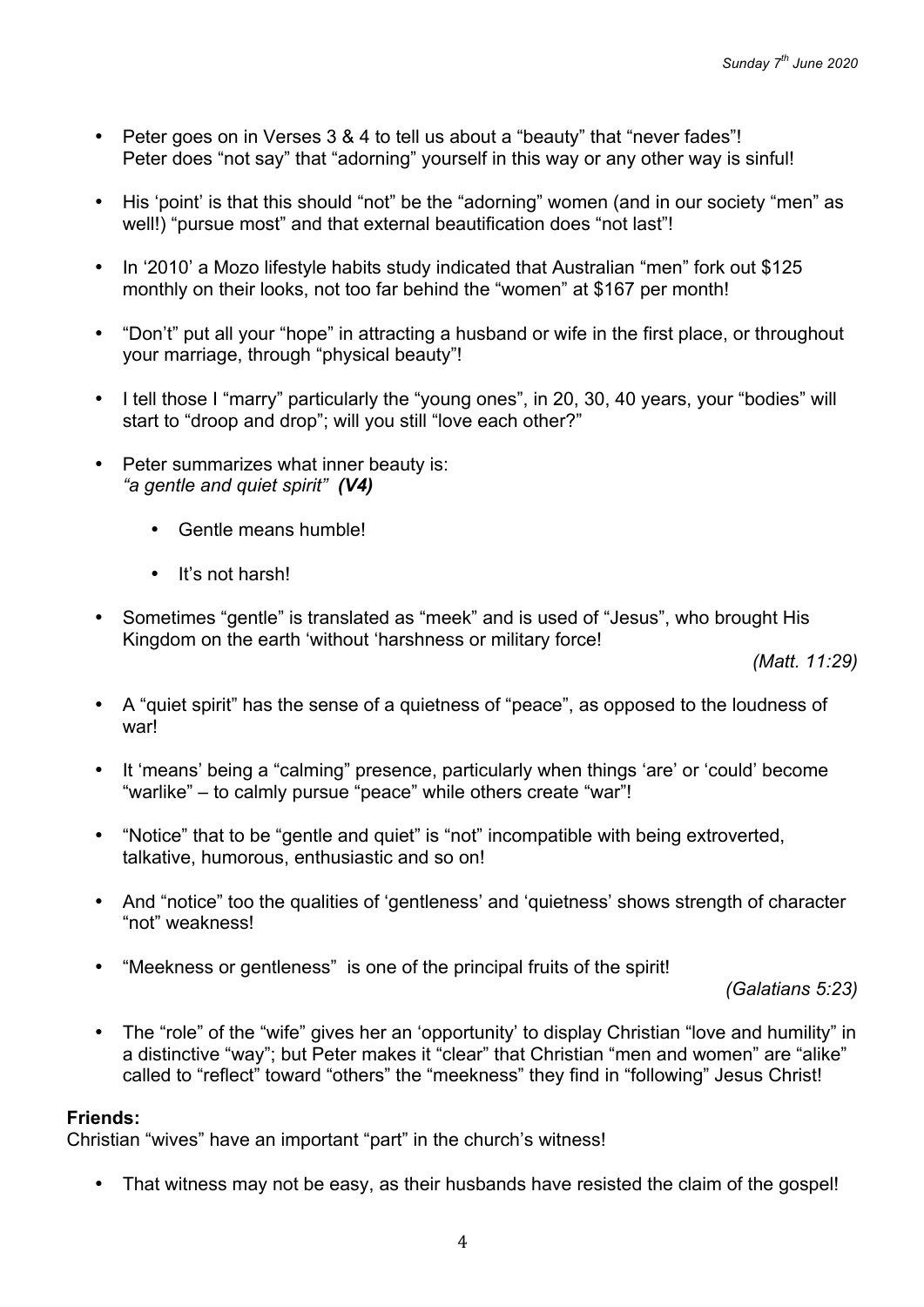- The may 'ridicule' the message and 'insult" their wives!
- So strong my "be" their 'hostility', that it is no longer possible for their "wives" to "speak" to them about the Lord!
- Even "then" the Christian wife must "not despair"!
- She still "possesses" a mighty "weapon" for winning her husband to the faith; it is the "testimony" of her "life"!
- Her 'husband' has refused to heed the work, very well, let him be "won" over "withhold words"! The silent eloquence of his wife's pure and reverent "behavior" can preach daily the transforming "power" of Jesus Christ!

#### **Friends:**

The "world" we live in values all those things that "glitter" and "dazzle", "gold and gems" of outward show, but God puts a high price "tag" on the 'hidden' unfading "beauty of the "heart"!"

- The contemporary world "resists' the aging process at all costs, "yet" the "youthful body" that it "idolizes" quickly "fades"!
- Can "real beauty" still be blooming with "wrinkles"?
- Peter's "answer" is by looking at the long established beauty school of "Sarah", Abraham's wife! **(VV 5-6)**
- Sarah "respected" her husband; certainly Sarah's submission to Abraham was "not slavish"!

*cf. (Gen. 21: 10,12)*

- As God's beloved children, we are to continually do good, without being "frightened" by any "fear"!
- Verse 7:

*"Husbands, in the same way be considerate as you live with your wives, and treat them with respect as the weaker partner and as heirs with you of the gracious gift of life, so that "nothing" will hinder your prayers!*

- The "path" of Christ living is not different for the husband than for the wife!
- "Both" are "called" to "follow" Christ in "humble" and "compassionate" love; accepting "rebuffs" with forgiving grace!
- The "husband" is called to 'honour' his wife! That honour includes considerate "understanding"!
- "Husbands" be good to your wives!
- The husband should "delight" in his wife!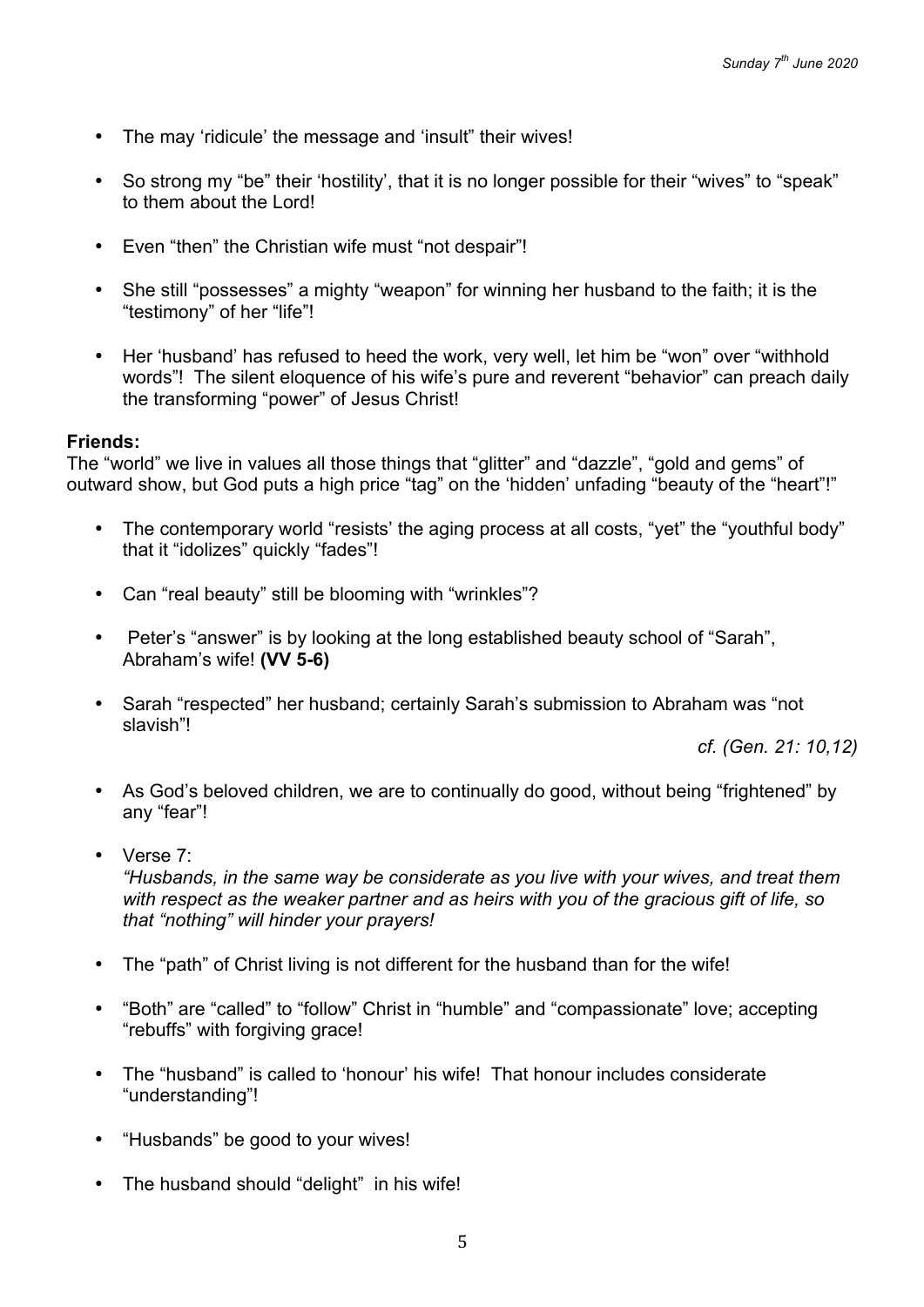- The "husband" must dwell with his wife as one who knows her "needs", who "recognizes" the delicacy of her nature and feelings!
- "While" the 'wife' is of the weaker sex in "muscular strength", her "role" in the "gift" of "physical life" is surely "not less"!
- In "relation" to the fits of "spiritual life", the woman is in no sense "weaker", for in Christ there is "no longer" male and female!
- So in the "new life" of God's "grace", husband and wife are "equals"!
- "So that "nothing" will hinder your prayers"!
- If "husbands" fail to give that honour to their wives; their fellowship with their "wives" will "suffer"; so will "their fellowship with god"!
- Treat your wives as "equals", so your "prayers" don't run "aground"!
- The "prayers" of the husband will be "hindered"!
- They will b "blocked", they will "lose" their "effectiveness"!
- Peter probably has in view that "joint" prayers of the couple!
- Husbands and wives are to "pray together", to call upon God, in repentance and faith!
- Paul took, "emphasizes" the "importance" of "prayer" in the "marriage relationship"!
- 1 Corinthians Ch. 7:-

*"Each man should have "sexual relations" with his own wife, and each woman with her own husband"! (V2)*

- Do not "deprive" each other except perhaps by mutual consent and for a time, so that you may "devote" yourselves to "prayer"! "Then come together again so that Satan will not tempt your because of your lack of self-control!" **(V5)**
- "Marriage" is "NOT" a sacrament conveying "divine grace", but it is the 'human relationship' that God has designed to "mirror" the love of Christ for the church, and of the church of Christ!
- "Husbands", love your wives; "just as" Christ loved the church and gave Himself "up" for her!

*(Eph. 5:25)*

- Verse 8: *"Finally, all of you, be "like-minded", be "sympathetic", "love on another; be compassionate" and "humble"!"*
- Peter wants the "church" to be "agreeable"; to maintain the "unity" we have in Christ!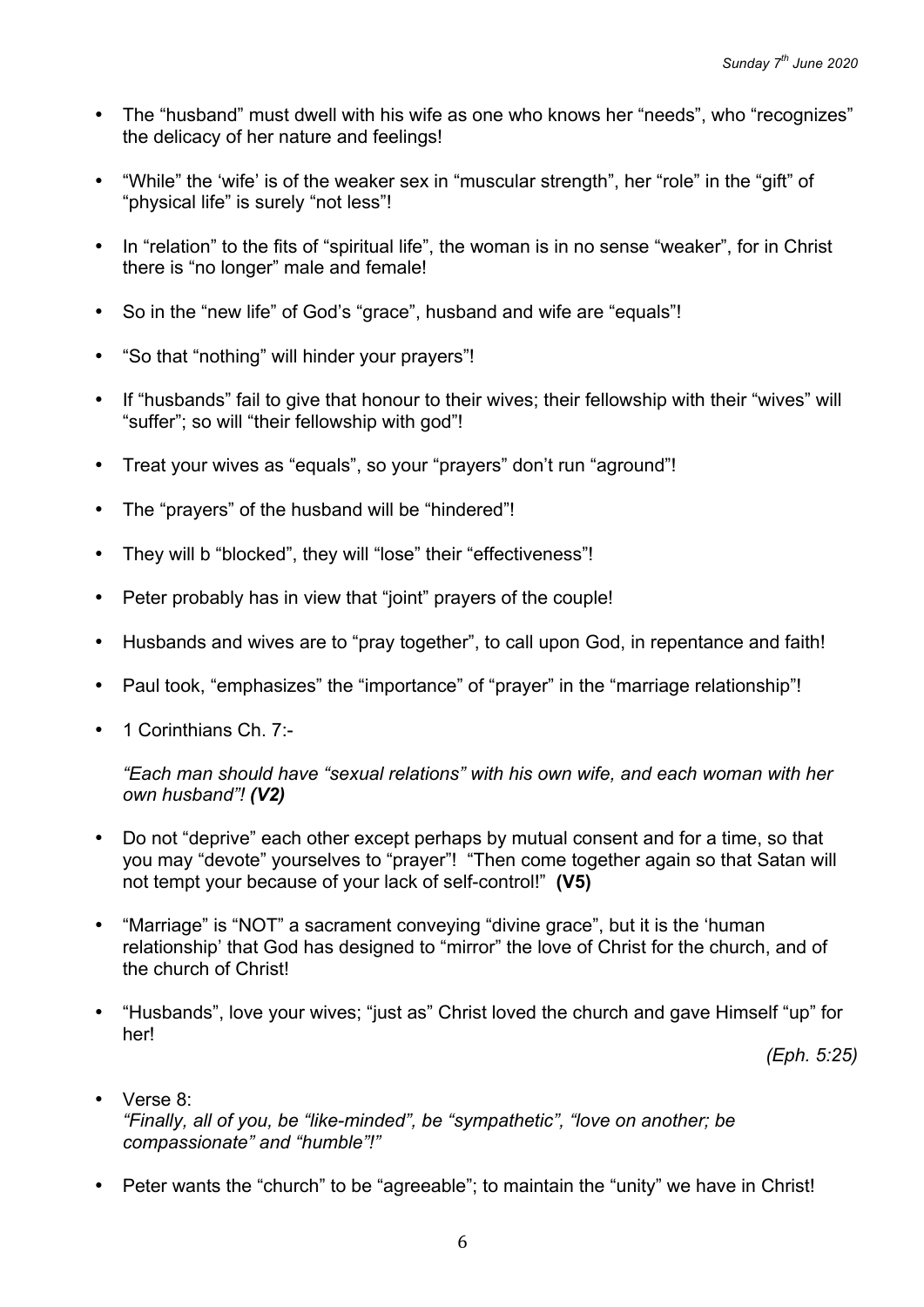- The "church", our church, should share the same thoughts and attitudes, thinking harmoniously!
- We are to "share" the "mind" of Christ! We are to "submit" to one another in Christ; and this "will" "undercut" the misunderstandings and hostilities that can often "divide" the Christian community!
- "only" the "love of Christ" can help us maintain the unity of spirit in the "assembly"!
- Christ's love also "shines" in the "sympathy" that makes the Christian life of blessing!
- 'Jesus Christ' is the high priest who "sympathizes" with our "weaknesses"!

*(Heb. 4:15)*

• "Sympathy" means readiness to "rejoice with those who rejoice", and to "mourn" with those who mourn"!

*(Rom. 12:15)*

- So much of "contemporary research" into human motivation and psychology has the purpose of "manipulating" people for economic or political advantage! Christian sympathy "does not" exploit; it "shares and supports"!
- "Love one another" is brotherly love and is specifically Christian!
- It is 'not' simply a sense of "comradeship"; "but" we are children of God by 'new birth', and therefore 'brothers and sisters'!
- As "we" have been loved by God, so we must love our "fellow believers"!
- "All" of these 'graces' in Verse 8 reflect the love of Christ, and none is more clearer in the "call to be "compassionate"!"
- God has "shown" His compassion to us in Christ, we "deserve" eternal 'separation' from Him, "but" "instead" "receive" eternal life with Him!
- The Gospels speak of the "compassion" of Jesus for the crowds and for the sick! *(Matt. 9:36, Mk. 1:41, Lk. 7:13)*
- "Only" God's "love", poured out in our hearts by the Holy Spirit, can "move" us to show His "compassion"!

### **Friends:**

How "compassionate" are "you"?

- 'Honesty" without "compassion" is "brutality"!
- "Arthur H. Stainback" said: *"The value of "compassion" cannot be 'over-emphasized'"*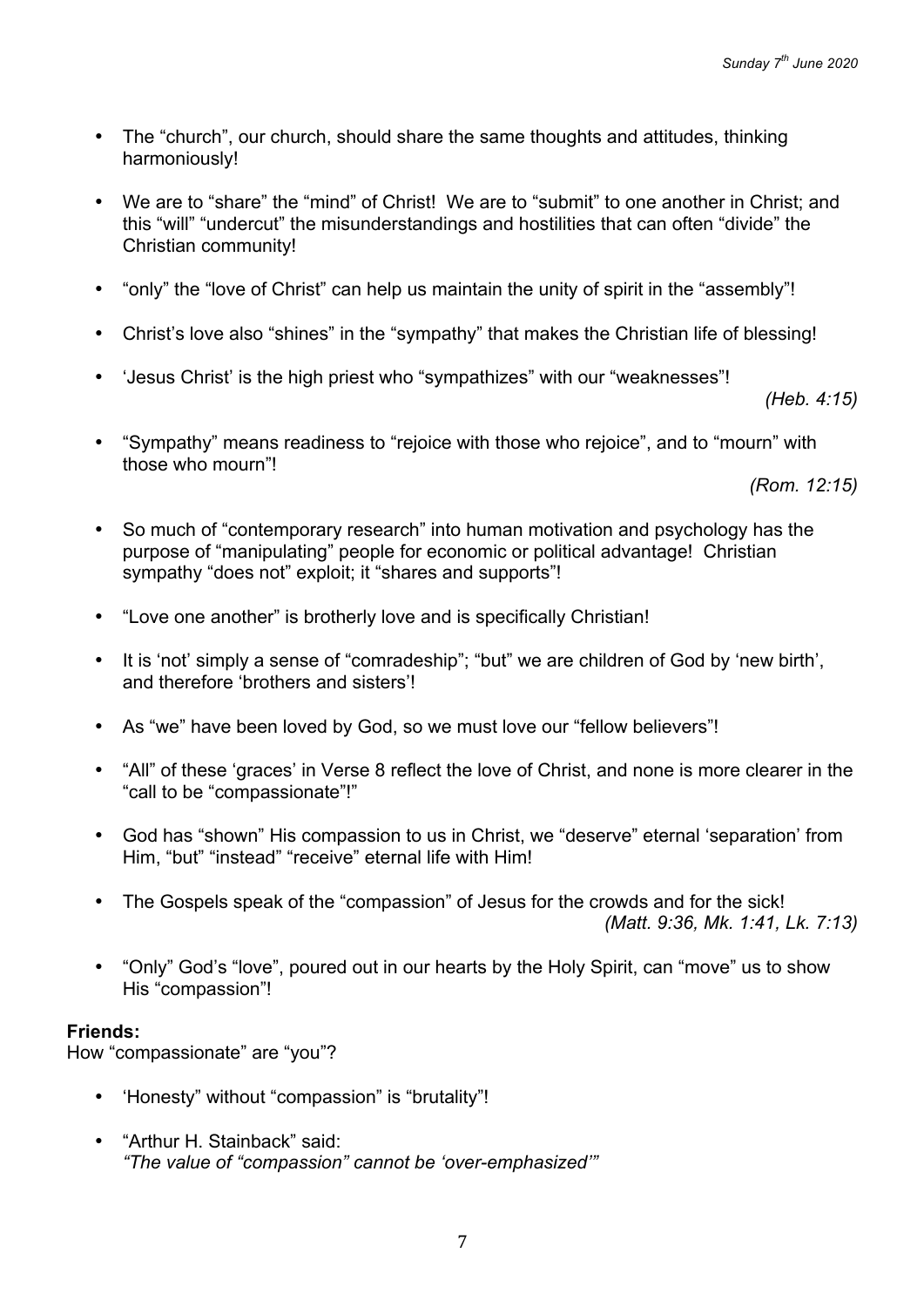- Anyone can "criticize". It takes a "true believer" to be "compassionate"! No greater "burden" can be carried by an "individual" than to "know" no one cares or understands!
- How will you "show" God's "compassion" this week?
- The 'last' of the graces Peter mentions is "humility"! **(V8)**
- According to "John Ruskin" (1819-1900), the leading art critic of the Victorian era, said "the first test of a truly great man is "humility"!"
- This was 'stated' in a Christian "context" by "C.H. Spurgeon": *"Humility is to make a "right" assessment of one's self!"*

*"Pride is a sinner's "torment"; but humility is a saint's "ornament"!" (William Secker)*

• Verse 9: *"Do not repay evil with evil or insult with insult. On the contrary, repay "evil with blessing", because to this you were called so that you may inherit a blessing!"*

#### **Friends:**

No 'retaliation', no 'sharp-tongued sarcasm!'

- We are "not" to speak 'evil' against someone! No 'abusive' or 'insulting talk'!
- "Christians" are not to repay evil words with more of the same, "but" with the "opposite", following "both" the teaching and example of Christ!
- "Not only" are we called "NOT" to "curse"; we are called "actively" to "seek to bless"!
- As we "seek" to be a "blessing", we will "obtain a blessing"! **(V9)** This blessing we "receive" from God is "underserved"!
- "Two wrongs" do not make a "right"!
- We don't "lower" ourselves to enter their "game"!
- We "don't" have to build our 'happiness' on someone else's unhappiness!
- "Vindictiveness" is "not" God's method of providing us "happiness"!
- When we exercise "vindictiveness" we take the matter "out of" the Lord's "hands"!
- Paul says in Romans 12:19: *"Dear Friends, "never take "revenge". Leave that to the righteous anger of the Lord. For the scriptures say, "I will take revenge; I will pay them back" says the LORD!"*
- If we "retaliate" by "gossip", we parade the sins of someone else, even though it be "imagined" or real"!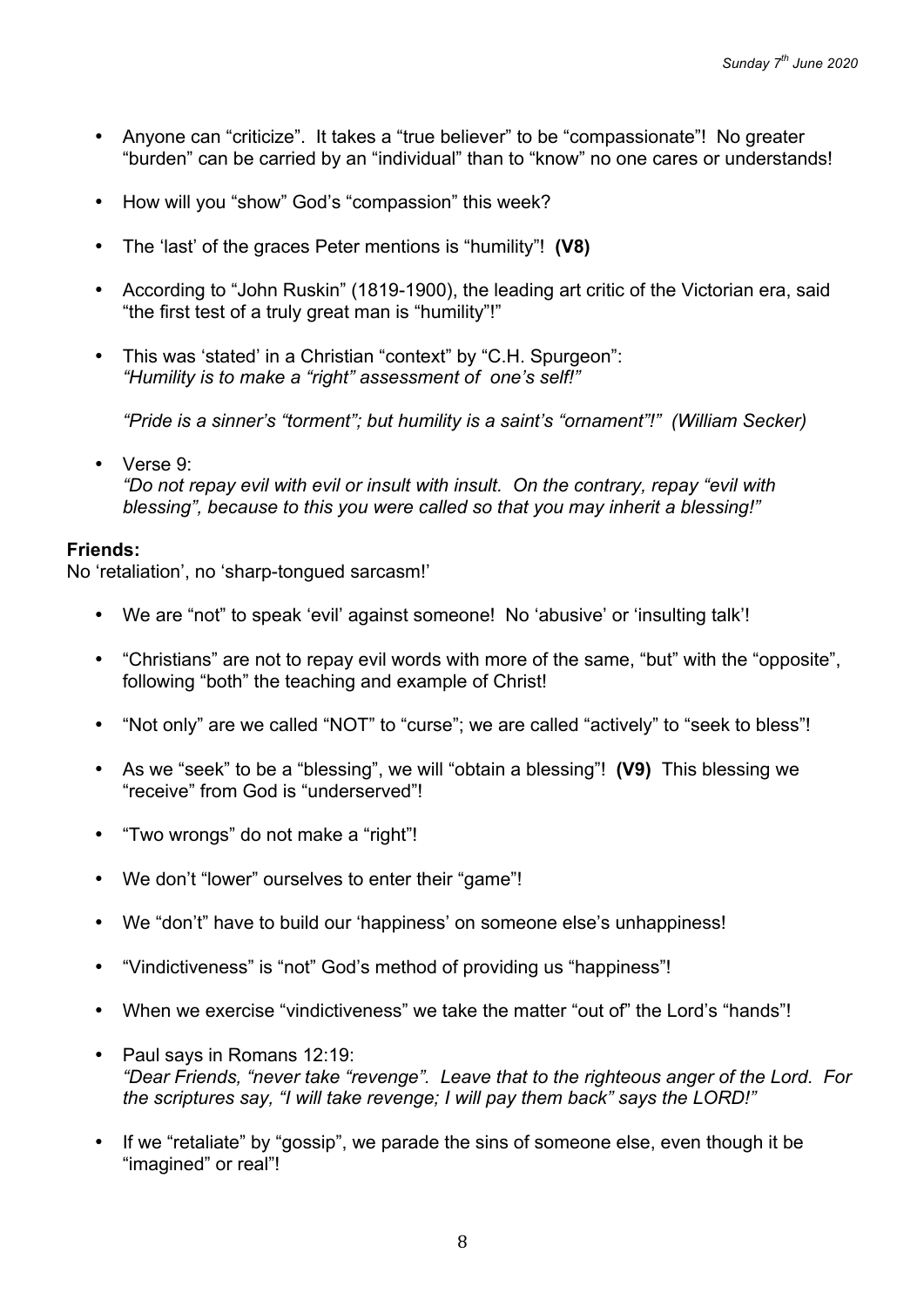*(Matt. 7:1)*

- Then God's "discipline" will "come 'our' way"!
- The 'function' of Verses 10 to 12 provide a "reason" for Verses "8 to 9"!
- Verses "10 to 12" is a quotation from "Psalm 34: 12-16"!
- We are to keep our "lips" from 'evil'! We "bless" others, even our enemies, "with our tongues"!
- We are to say nothing "evil or hurtful", we are to speak the truth in love!

*(Eph. 4:15)*

- Peter urges us from Psalm 34 to make every effort to live out our commitment to Christ by giving "evidence" in good works!
- James says "faith without works" is "dead"!

*(James 2:20)*

- In every situation we are to pursue "peace" with others, "including" our persecutors! **(V11)**
- We "recall" Jesus' statement; 'Blessed are the peacemakers' *(Matthew 5:9)*. To "work" for 'reconciliation' and 'harmony' among people (rather than returning evil for evil) is "pleasing to God!"
- O Lord raise up peacemakers in our world! In the "united States" at the moment in our country, in our churches, in our families
- Will "you" be a "peacemaker" for Christ this morning?
- Verse 12<sup>-</sup>

*"For the "eyes" of the Lord are on the righteous and His "ears" are attentive to their prayer "BUT" the "face" of the Lord is against those who do "evil"!" God "sees" what the righteous are doing and He is looking after them for "good", recognizing and meeting their "needs"!*

- By "contrast", God "turns his back" on those doing "evil"!
- "This verse" tells us what kind of person God "loves" and what kind of person God "despises"!
- God "examines" the "innermost" heart of man!
- God "protects" those whom He calls "righteous"; but He will "repay" evildoers with wrath!

# **Friends:**

Are "you "righteous" in God's "sight"?